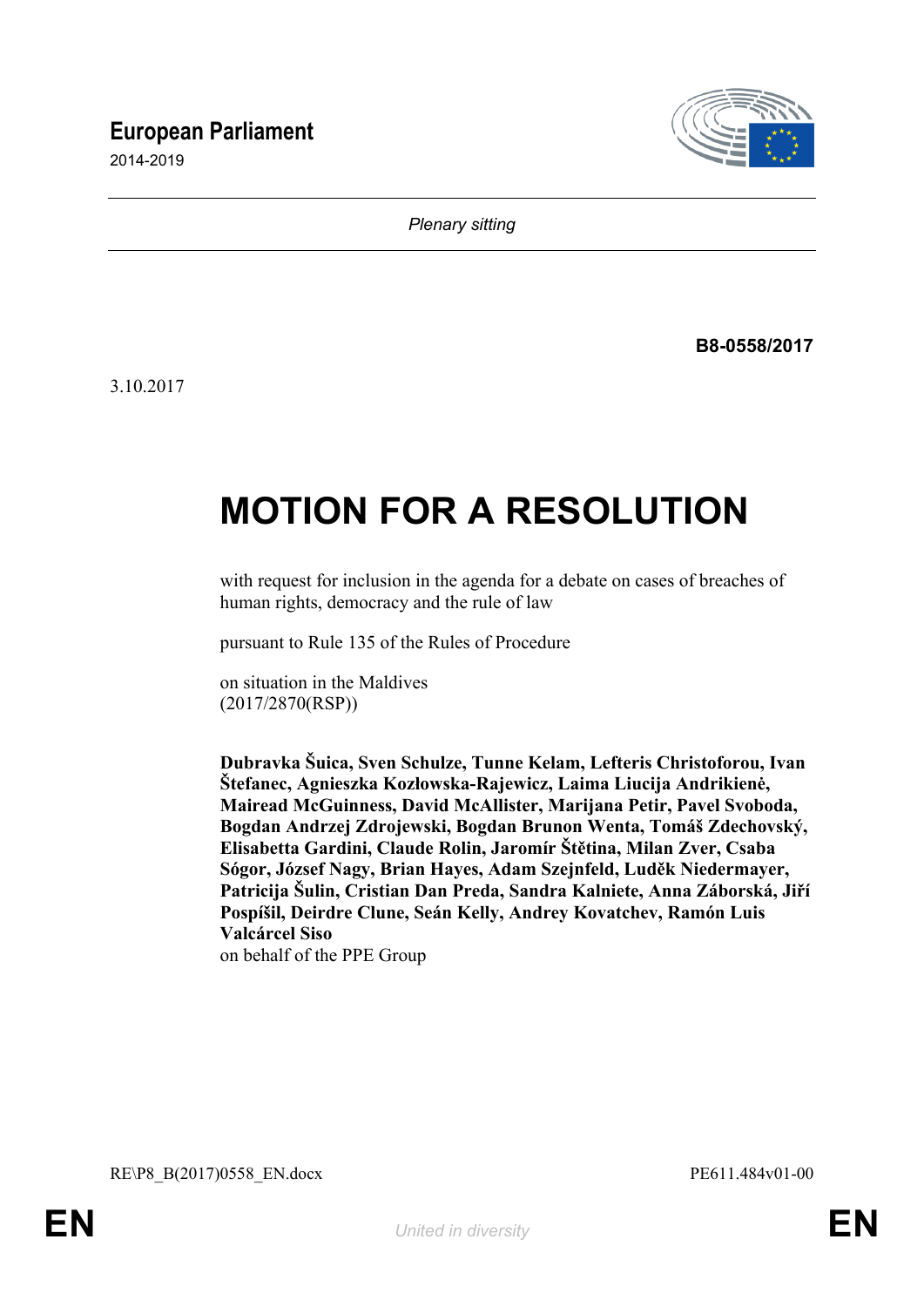#### **B8-0558/2017**

## **European Parliament resolution on situation in the Maldives (2017/2870(RSP))**

### *The European Parliament*,

- having regard to its previous resolutions on situation in the Maldives of 30 April and 17 December 2015,
- having regard to the statement by UN Secretary General Antonio Guterres -from 27 July 2017,
- having regard to the Joint Local Statement of 25 July 2017 on the situation in the Maldives issued by the EU Delegation in agreement with the Embassies of EU Member States and the Embassies of Norway, Switzerland, Canada and the United States of America in Colombo accredited to the Maldives,
- having regard to Opinion No. 59/2016 (on Mohamed Nazim The Maldives) of the United Nations Working Group on Arbitrary Detention from 25 November 2016,
- having regard to the statements by UN experts from 9 May 2017 on murder of journalist Yameen Rasheed and from 3 August on death penalty,
- having regard to Rule 135 of its Rules of Procedure,
- A. whereas Yameen Rasheed, a liberal blogger advocating human rights and freedom of speech was stabbed to death in the Maldives' capital Male on 23 April 2017;
- B. whereas on 22 August 2017 security forces forcibly close the Parliament (Majlis) in what opposition lawmakers described as an attempt to block a motion to impeach the speaker of the house;
- C. whereas after the incident harassment and intimidation and arrest of elected MPs continues;
- D. whereas 56 lawyers, including all those defending dissidents, have been indefinitely suspended by the Department of Judicial Administration for submitting a petition questioning the independence of the judiciary and calling for its reform;
- E. whereas intensifying crackdown on human rights includes plans to resume death penalty for the first time in more than 60 years; whereas the religious intolerance is one of the most rigid worldwide;
- 1. Calls on the Government of the Maldives to stop immediately all acts that result in the harassment, intimidation or arrest of Members of Parliament;
- 2. Calls on the Supreme Court of the Maldives to immediately revoke the suspension of the 56 lawyers and ensure justice and lawfulness at all times;